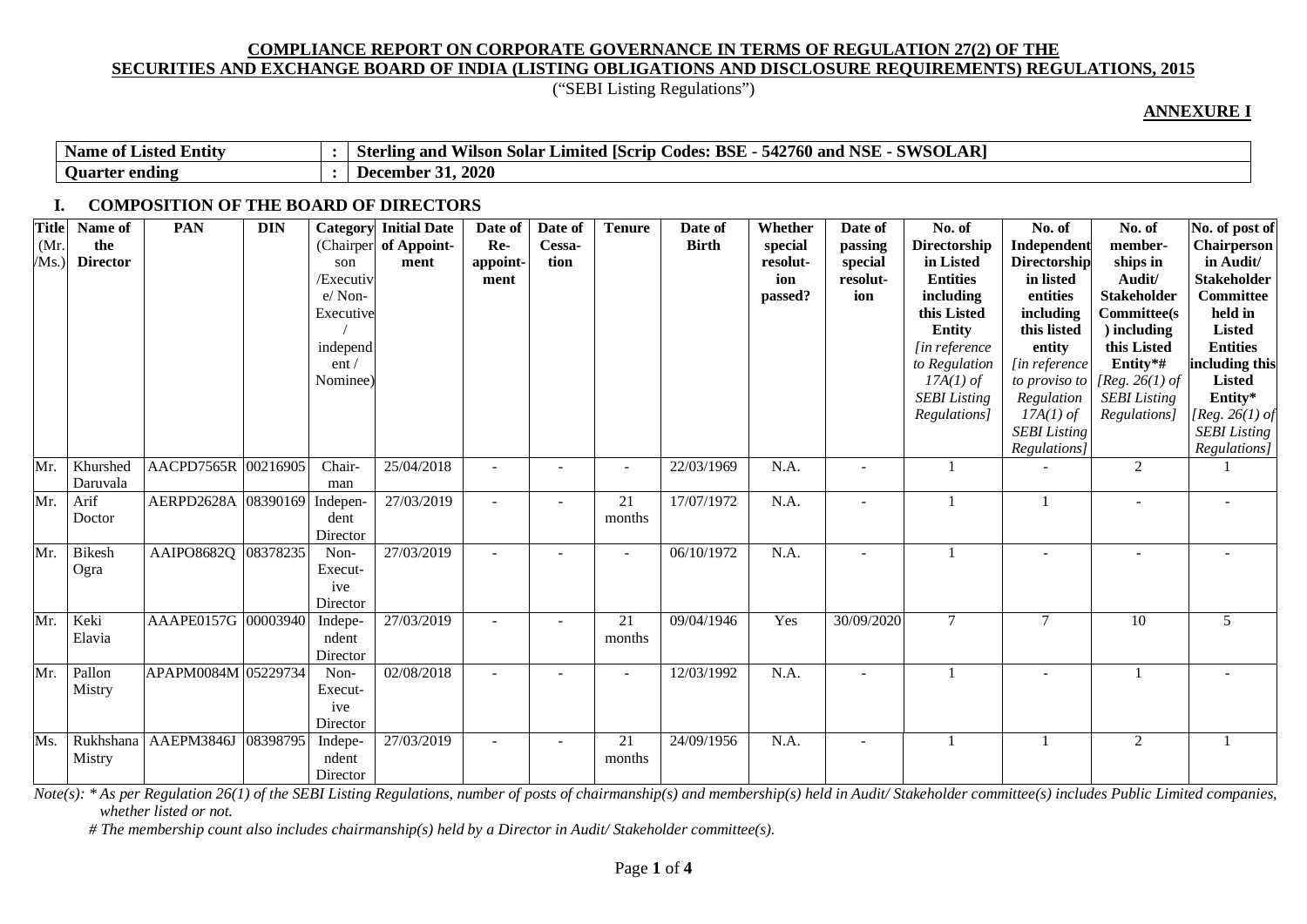# ("SEBI Listing Regulations")

### **ANNEXURE I**

| Name<br>$\cdot$ .<br>e of Listed Entity | AR)<br>' NSE<br>SWSOL<br><b>BSE</b><br>' 105/<br>$- - - - -$<br><b>FO</b><br>$\sim$<br>' IScrip-<br>Codes:<br>760 and<br>Limited<br>542<br>and<br>sterling<br>- Solar<br>/1lson<br>$\sim$ |
|-----------------------------------------|-------------------------------------------------------------------------------------------------------------------------------------------------------------------------------------------|
| <b>Ouarter</b><br>ending                | . 2020<br>December                                                                                                                                                                        |

# **II. COMPOSITION OF COMMITTEES**

| of<br><b>Name</b><br><b>Whether Regular</b><br>the<br>chairperson appointed<br><b>Committee</b> | <b>Name of the Committee</b><br><b>Members</b>    | <b>Category (Chairperson/Executive/Non-</b><br><b>Executive/Independent/Nominee)</b> | Date of<br>Appointment | Date of<br><b>Cessation</b> |
|-------------------------------------------------------------------------------------------------|---------------------------------------------------|--------------------------------------------------------------------------------------|------------------------|-----------------------------|
| Yes<br>1. Audit<br>Committee                                                                    | Ms. Rukhshana Mistry,<br>a.<br>Chairperson        | Independent Director - Non-Executive<br>Director                                     | March 27, 2019         |                             |
|                                                                                                 | Mr. Khurshed Daruvala,<br>Member                  | Chairman - Non-Executive Director                                                    | March 27, 2019         |                             |
|                                                                                                 | Mr. Keki Elavia, Member                           | Independent Director - Non-Executive<br>Director                                     | March 27, 2019         |                             |
| Nomination<br>Yes<br>2.<br>and                                                                  | Mr. Keki Elavia, Chairman<br>a.                   | Independent Director - Non-Executive<br>Director                                     | March 27, 2019         |                             |
| Remuneration<br>Committee                                                                       | Mr. Khurshed Daruvala,<br>b.<br>Member            | Chairman - Non-Executive Director                                                    | March 27, 2019         |                             |
|                                                                                                 | Ms. Rukhshana Mistry,<br>c.<br>Member             | Independent Director - Non-Executive<br>Director                                     | March 27, 2019         |                             |
| Yes<br>3. Risk<br>Management                                                                    | Mr. Khurshed Daruvala,<br>a.<br>Chairman          | Chairman - Non-Executive Director                                                    | June 23, 2020          | $\overline{\phantom{0}}$    |
| Committee                                                                                       | Mr. Arif Doctor, Member<br>b.                     | Independent Director - Non-Executive<br>Director                                     | June 23, 2020          | $\blacksquare$              |
|                                                                                                 | Mr. Bikesh Ogra, Member<br>$C_{\bullet}$          | Non-Executive Director                                                               | June 23, 2020          | $\blacksquare$              |
|                                                                                                 | Mr. Keki Elavia, Member<br>d.                     | Independent Director - Non-Executive<br>Director                                     | June 23, 2020          |                             |
|                                                                                                 | Mr. Pallon Mistry, Member<br>e.                   | Non-Executive Director                                                               | June 23, 2020          | $\overline{\phantom{0}}$    |
|                                                                                                 | Ms. Rukhshana Mistry,<br>Member                   | Independent Director - Non-Executive<br>Director                                     | June 23, 2020          |                             |
| Yes<br>Stakeholders<br>4.<br>Relationship                                                       | Mr. Khurshed Daruvala,<br>a.<br>Chairman          | Chairman - Non-Executive Director                                                    | March 27, 2019         |                             |
| Committee                                                                                       | Mr. Pallon Mistry, Member                         | Non-Executive Director                                                               | March 27, 2019         |                             |
|                                                                                                 | Ms. Rukhshana Mistry,<br>$\mathbf{c}$ .<br>Member | Independent Director - Non-Executive<br>Director                                     | March 27, 2019         |                             |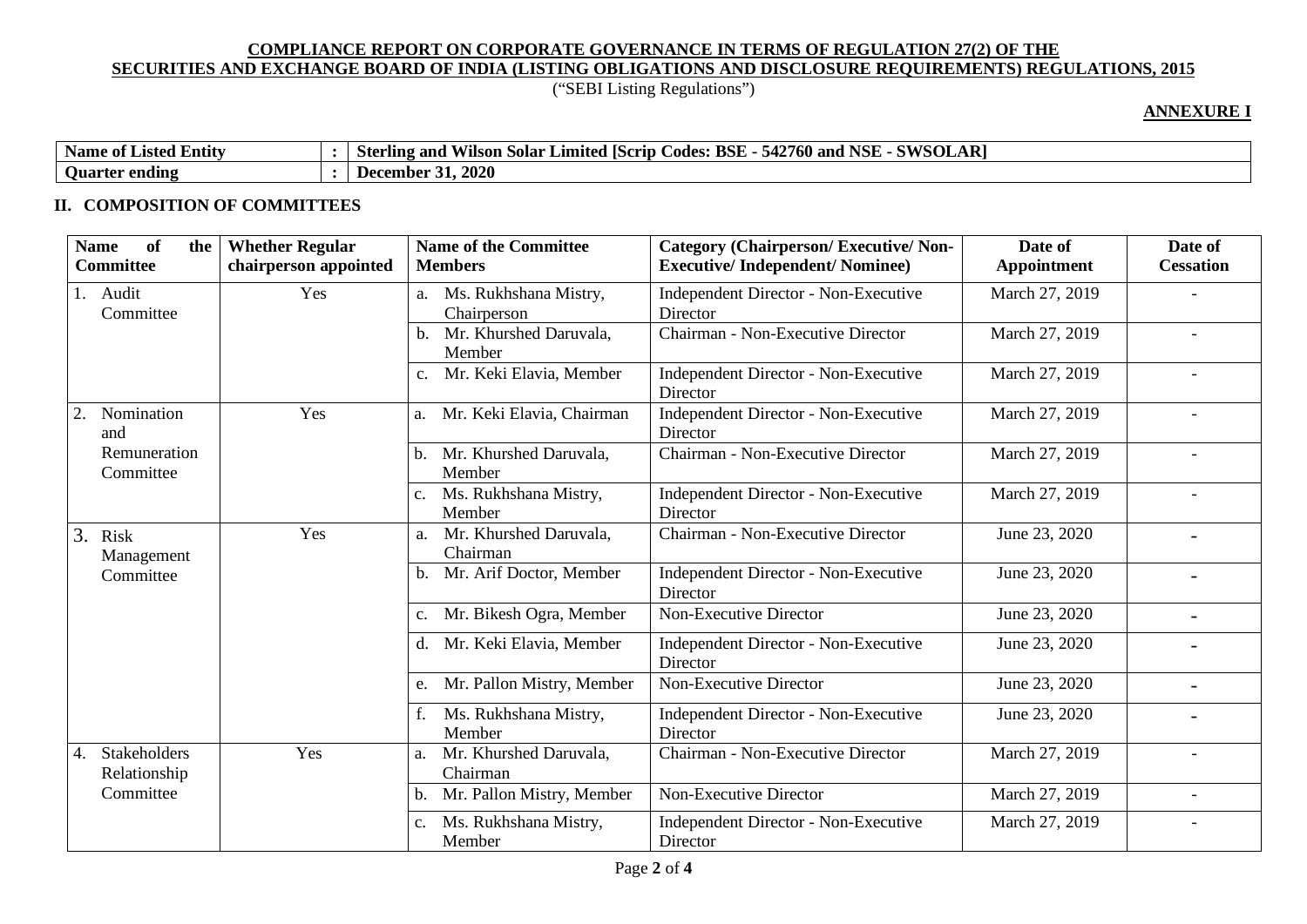("SEBI Listing Regulations")

### **ANNEXURE I**

| $\cdot$ .<br><b>Name</b><br>. Entity<br>` 01-<br>Listed | <b>D</b><br><b>NSE</b><br>си/слі<br>BSE<br><b>FO</b><br>2760 L<br><b>ISCrip</b><br>and<br>and<br>Limited<br>Codes:<br>Vilson<br>solar<br>547<br>. 11N9 -<br>"Ste<br>JULAN' |
|---------------------------------------------------------|----------------------------------------------------------------------------------------------------------------------------------------------------------------------------|
| <b>Ouarter</b><br>' ending                              | 2020<br>- 1 JE.<br>ecember                                                                                                                                                 |

### **III. MEETING OF BOARD OF DIRECTORS**

| $Date(s)$ of Meeting(s) (if<br>any) in the previous<br>quarter | Date(s) of<br>Meeting $(s)$ (if<br>any) in the<br>relevant quarter | Whether requirement of<br><b>Quorum met</b> | <b>Number of Directors</b><br>present | Number of independent<br>directors present | Maximum gap between<br>any two consecutive<br>meetings (in number of<br>days) |
|----------------------------------------------------------------|--------------------------------------------------------------------|---------------------------------------------|---------------------------------------|--------------------------------------------|-------------------------------------------------------------------------------|
| July 07, 2020                                                  | October 10, 2020                                                   | Yes.                                        | 6 out of 6                            | $3$ out of $3$                             | 9 days                                                                        |
| August 12, 2020                                                | November 12,<br>2020                                               | Yes                                         | 6 out of 6                            | 3 out of 3                                 | 32 days                                                                       |
| September $15, 2020$                                           |                                                                    |                                             |                                       |                                            |                                                                               |
| September 30, 2020                                             |                                                                    |                                             |                                       |                                            |                                                                               |

### **IV. MEETING OF COMMITTEES**

| <b>Name of the Committee</b>     | $Date(s)$ of<br>meeting(s) of the<br>committee in the<br>relevant quarter | Whether<br>requirement of<br><b>Quorum met</b><br>(details) | Number of<br><b>Directors</b><br>present | Number of<br>independent<br>directors<br>present | $Date(s)$ of<br>meeting of the<br>committee in the<br>previous | <b>Maximum</b> gap<br>between any two<br>consecutive meetings<br>in number of days |
|----------------------------------|---------------------------------------------------------------------------|-------------------------------------------------------------|------------------------------------------|--------------------------------------------------|----------------------------------------------------------------|------------------------------------------------------------------------------------|
| <b>Audit Committee</b>           | November 12, 2020                                                         | Yes                                                         | 3 out of 3                               | 2 out of 2                                       | quarter                                                        | 57 days                                                                            |
|                                  |                                                                           |                                                             |                                          |                                                  | September 15,                                                  |                                                                                    |
|                                  | December 15, 2020                                                         | Yes                                                         | 3 out of 3                               | 2 out of 2                                       | 2020                                                           | 32 days                                                                            |
| Nomination and Remuneration      |                                                                           |                                                             |                                          | $\overline{\phantom{0}}$                         | August 12, 2020                                                |                                                                                    |
| Committee                        |                                                                           |                                                             |                                          |                                                  | September 30,                                                  |                                                                                    |
|                                  |                                                                           |                                                             |                                          |                                                  | 2020                                                           |                                                                                    |
| <b>Risk Management Committee</b> | November 12, 2020                                                         | Yes                                                         | $5$ out of 6                             | 2 out of 3                                       |                                                                | 32 days                                                                            |
|                                  | December 15, 2020                                                         | Yes                                                         | 6 out of 6                               | 3 out of 3                                       |                                                                |                                                                                    |
| <b>Stakeholders Relationship</b> |                                                                           | $\overline{\phantom{0}}$                                    |                                          | $\overline{\phantom{a}}$                         | September 15,                                                  |                                                                                    |
| Committee                        |                                                                           |                                                             |                                          |                                                  | 2020                                                           |                                                                                    |